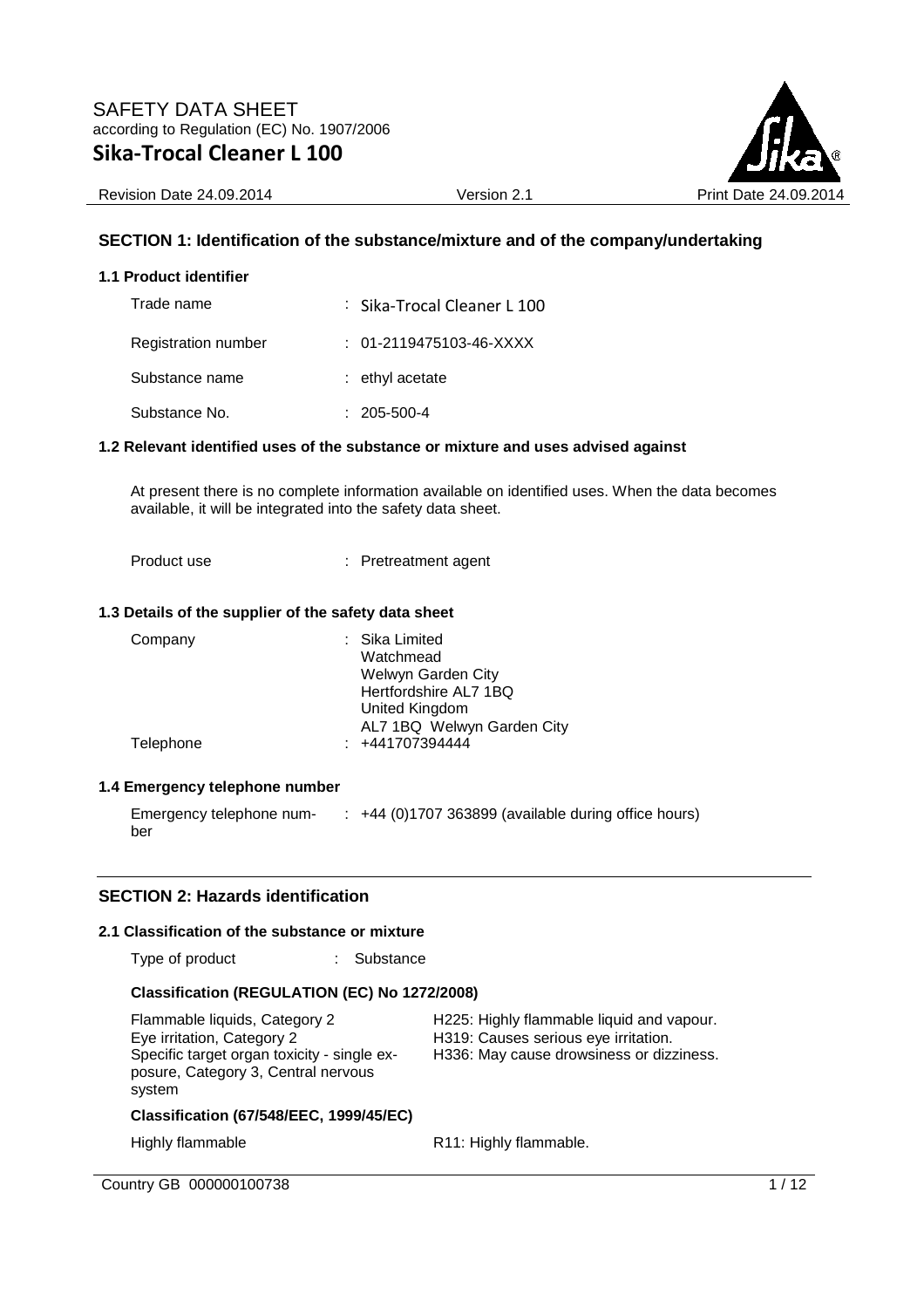

Revision Date 24.09.2014 <br>
Version 2.1 Print Date 24.09.2014

Irritant **R36:** Irritating to eyes.

R66: Repeated exposure may cause skin dryness or cracking.

R67: Vapours may cause drowsiness and dizziness.

### **2.2 Label elements**

**Labelling (REGULATION (EC) No 1272/2008)** 

| Hazard pictograms                        |                                    |                                                            |                                                                                                                                        |
|------------------------------------------|------------------------------------|------------------------------------------------------------|----------------------------------------------------------------------------------------------------------------------------------------|
| Signal word                              |                                    | Danger                                                     |                                                                                                                                        |
| <b>Hazard statements</b>                 |                                    | H <sub>225</sub><br>H <sub>3</sub> 19<br>H336              | Highly flammable liquid and vapour.<br>Causes serious eye irritation.<br>May cause drowsiness or dizziness.                            |
| Supplemental Hazard<br><b>Statements</b> | <b>EUH066</b><br>ness or cracking. |                                                            | Repeated exposure may cause skin dry-                                                                                                  |
| Precautionary statements                 |                                    | <b>Prevention:</b><br>P <sub>210</sub><br>P <sub>233</sub> | Keep away from heat, hot surfaces, sparks,<br>open flames and other ignition sources. No<br>smoking.<br>Keep container tightly closed. |
|                                          |                                    | P261                                                       | Avoid breathing dust/ fume/ gas/ mist/ va-<br>pours/ spray.                                                                            |
|                                          |                                    | <b>Response:</b><br>P303 + P361 + P353                     | IF ON SKIN (or hair): Take off immedi-<br>ately all contaminated clothing. Rinse skin<br>with water/shower.                            |
|                                          |                                    | P312                                                       | Call a POISON CENTER or doctor/ physi-<br>cian if you feel unwell.                                                                     |
|                                          |                                    | P370 + P378                                                | In case of fire: Use dry sand, dry chemical<br>or alcohol-resistant foam to extinguish.                                                |

#### **Additional Labelling:**

The data sheet for medical personnel is available at the here provided emergency address.

## **2.3 Other hazards**

This substance is not considered to be very persistent nor very bioaccumulating (vPvB). This substance is not considered to be persistent, bioaccumulating nor toxic (PBT).

# **SECTION 3: Composition/information on ingredients**

## **3.1 Substances**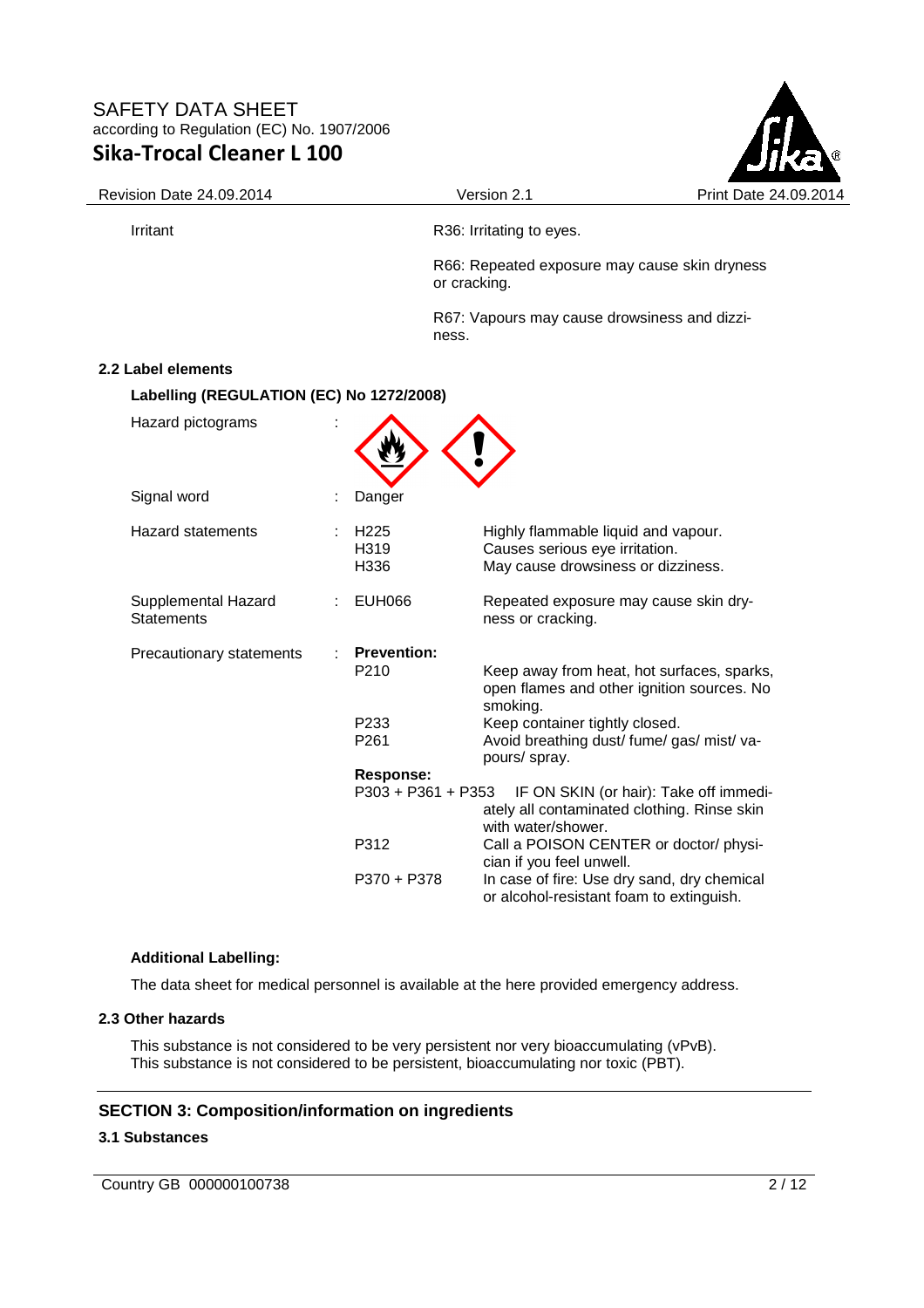

# Revision Date 24.09.2014 Version 2.1 Print Date 24.09.2014

| <b>Chemical Name</b> | CAS-No.<br>EINECS-No. / ELINCS No.             | Concentration [%] |
|----------------------|------------------------------------------------|-------------------|
| ethyl acetate        | 141-78-6<br>205-500-4<br>01-2119475103-46-XXXX | $>= 50 - 5 = 100$ |

# **Components according to Detergents Regulation EC 648/2004**

none

## **SECTION 4: First aid measures**

## **4.1 Description of first aid measures**

| General advice          | : Move out of dangerous area.<br>Consult a physician.<br>Show this safety data sheet to the doctor in attendance.                                                    |
|-------------------------|----------------------------------------------------------------------------------------------------------------------------------------------------------------------|
| If inhaled              | : Move to fresh air.<br>Consult a physician after significant exposure.                                                                                              |
| In case of skin contact | : Take off contaminated clothing and shoes immediately.<br>Wash off with soap and plenty of water.<br>If symptoms persist, call a physician.                         |
| In case of eye contact  | : Immediately flush eye(s) with plenty of water.<br>Remove contact lenses.<br>Keep eye wide open while rinsing.<br>If eye irritation persists, consult a specialist. |
| If swallowed            | : Clean mouth with water and drink afterwards plenty of water.<br>Do not give milk or alcoholic beverages.<br>Never give anything by mouth to an unconscious person. |
|                         | 4.2 Most important symptoms and effects, both acute and delayed                                                                                                      |
| Symptoms                | : Excessive lachrymation<br>Erythema<br>Loss of balance<br>Vertigo<br>See Section 11 for more detailed information on health effects<br>and symptoms.                |
| <b>Risks</b>            | : irritant effects                                                                                                                                                   |
|                         | 4.3 Indication of any immediate medical attention and special treatment needed                                                                                       |
| Treatment               | : Treat symptomatically.                                                                                                                                             |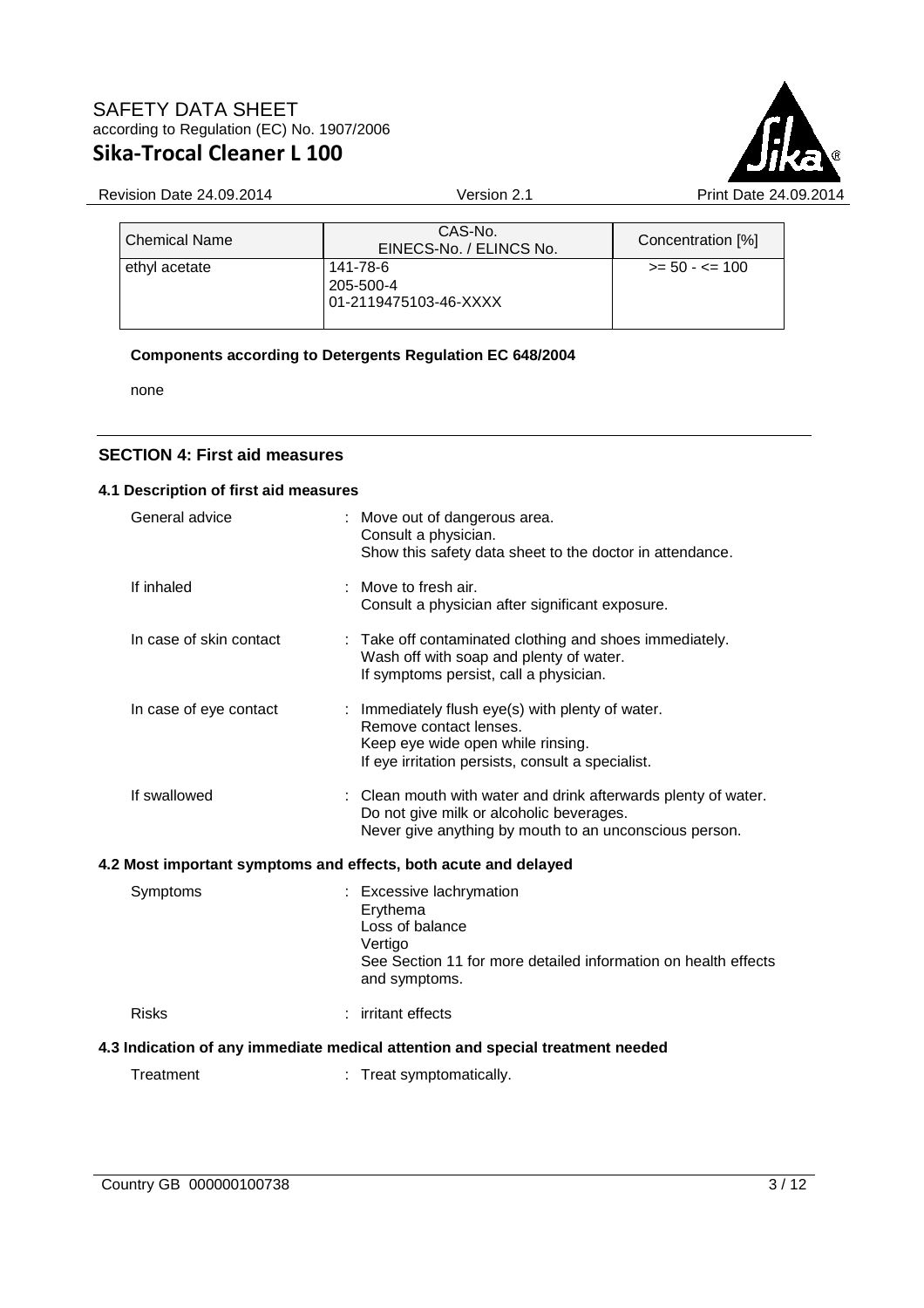

Revision Date 24.09.2014 <br>
Version 2.1 Print Date 24.09.2014

### **SECTION 5: Firefighting measures**

### **5.1 Extinguishing media**

| Suitable extinguishing media      | : Alcohol-resistant foam, Carbon dioxide (CO2), Dry chemical |
|-----------------------------------|--------------------------------------------------------------|
| Unsuitable extinguishing<br>media | : Water, High volume water jet                               |

## **5.2 Special hazards arising from the substance or mixture**

| Specific hazards during fire-<br>fighting        | : Do not use a solid water stream as it may scatter and spread<br>fire. |
|--------------------------------------------------|-------------------------------------------------------------------------|
| Hazardous combustion prod-<br>ucts               | : No hazardous combustion products are known                            |
| 5.3 Advice for firefighters                      |                                                                         |
| Special protective equipment<br>for firefighters | : In the event of fire, wear self-contained breathing apparatus.        |
| Further information                              | : Use water spray to cool unopened containers.                          |

### **SECTION 6: Accidental release measures**

#### **6.1 Personal precautions, protective equipment and emergency procedures**

| Personal precautions          | : Use personal protective equipment.<br>Remove all sources of ignition.<br>Deny access to unprotected persons.                      |
|-------------------------------|-------------------------------------------------------------------------------------------------------------------------------------|
|                               | Beware of vapours accumulating to form explosive concentra-<br>tions. Vapours can accumulate in low areas.                          |
| 6.2 Environmental precautions |                                                                                                                                     |
| Environmental precautions     | : Prevent product from entering drains.<br>If the product contaminates rivers and lakes or drains inform<br>respective authorities. |

## **6.3 Methods and materials for containment and cleaning up**

| : Contain spillage, and then collect with non-combustible ab-    |
|------------------------------------------------------------------|
| sorbent material, (e.g. sand, earth, diatomaceous earth, ver-    |
| miculite) and place in container for disposal according to local |
| / national regulations (see section 13).                         |
|                                                                  |

## **6.4 Reference to other sections**

For personal protection see section 8.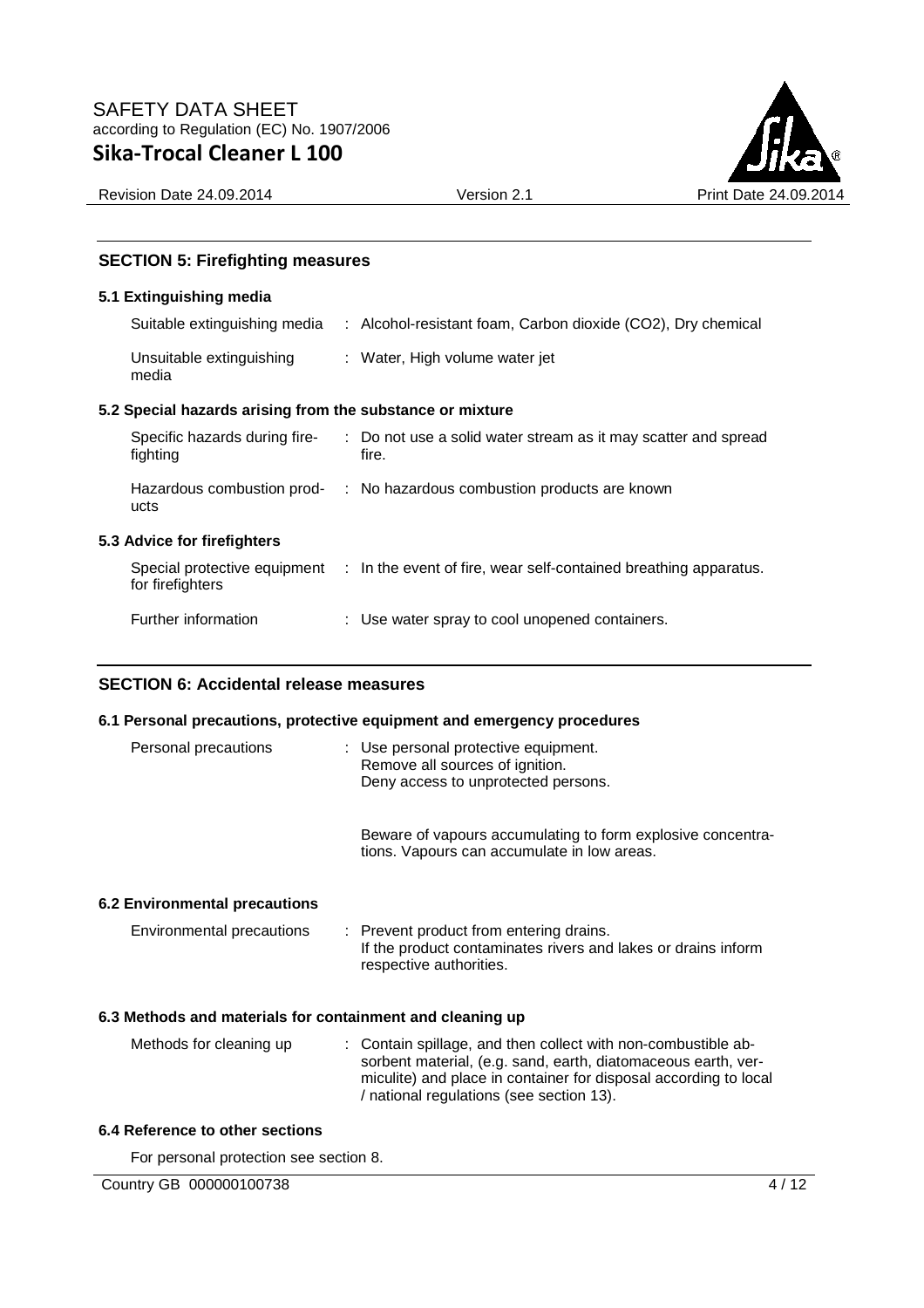Revision Date 24.09.2014 <br>
Version 2.1 Print Date 24.09.2014

# **SECTION 7: Handling and storage**

| 7.1 Precautions for safe handling                                |                                                                                                                                                                                                                                                                                                                                                                                                                                                                                                                                                                                                        |
|------------------------------------------------------------------|--------------------------------------------------------------------------------------------------------------------------------------------------------------------------------------------------------------------------------------------------------------------------------------------------------------------------------------------------------------------------------------------------------------------------------------------------------------------------------------------------------------------------------------------------------------------------------------------------------|
| Advice on safe handling                                          | Do not breathe vapours or spray mist. Avoid exceeding of the<br>given occupational exposure limits (see section 8). Do not get<br>in eyes, on skin, or on clothing. For personal protection see<br>section 8. Smoking, eating and drinking should be prohibited<br>in the application area. Take precautionary measures against<br>static discharge. Open drum carefully as content may be un-<br>der pressure. Take necessary action to avoid static electricity<br>discharge (which might cause ignition of organic vapours).<br>Follow standard hygiene measures when handling chemical<br>products |
| Advice on protection against<br>fire and explosion               | : Use explosion-proof equipment. Keep away from heat, hot<br>surfaces, sparks, open flames and other ignition sources. No<br>smoking. Take precautionary measures against electrostatic<br>discharges.                                                                                                                                                                                                                                                                                                                                                                                                 |
| Hygiene measures                                                 | : Handle in accordance with good industrial hygiene and safety<br>practice. When using do not eat or drink. When using do not<br>smoke. Wash hands before breaks and at the end of workday.                                                                                                                                                                                                                                                                                                                                                                                                            |
| 7.2 Conditions for safe storage, including any incompatibilities |                                                                                                                                                                                                                                                                                                                                                                                                                                                                                                                                                                                                        |
| Requirements for storage<br>areas and containers                 | : Store in cool place. Containers which are opened must be<br>carefully resealed and kept upright to prevent leakage. Store<br>in accordance with local regulations.                                                                                                                                                                                                                                                                                                                                                                                                                                   |
| Other data                                                       | : No decomposition if stored and applied as directed.                                                                                                                                                                                                                                                                                                                                                                                                                                                                                                                                                  |
| 7.3 Specific end use(s)                                          |                                                                                                                                                                                                                                                                                                                                                                                                                                                                                                                                                                                                        |
| Specific use(s)                                                  | No data available                                                                                                                                                                                                                                                                                                                                                                                                                                                                                                                                                                                      |

# **SECTION 8: Exposure controls/personal protection**

## **8.1 Control parameters**

**Components with workplace control parameters** 

| Components    | CAS-No.  | Value       | Control parame-<br>ters | Basis * |
|---------------|----------|-------------|-------------------------|---------|
| ethyl acetate | 141-78-6 | <b>TWA</b>  | $200$ ppm               | GB EH40 |
|               |          | <b>STEL</b> | $400$ ppm               | GB EH40 |

# **8.2 Exposure controls**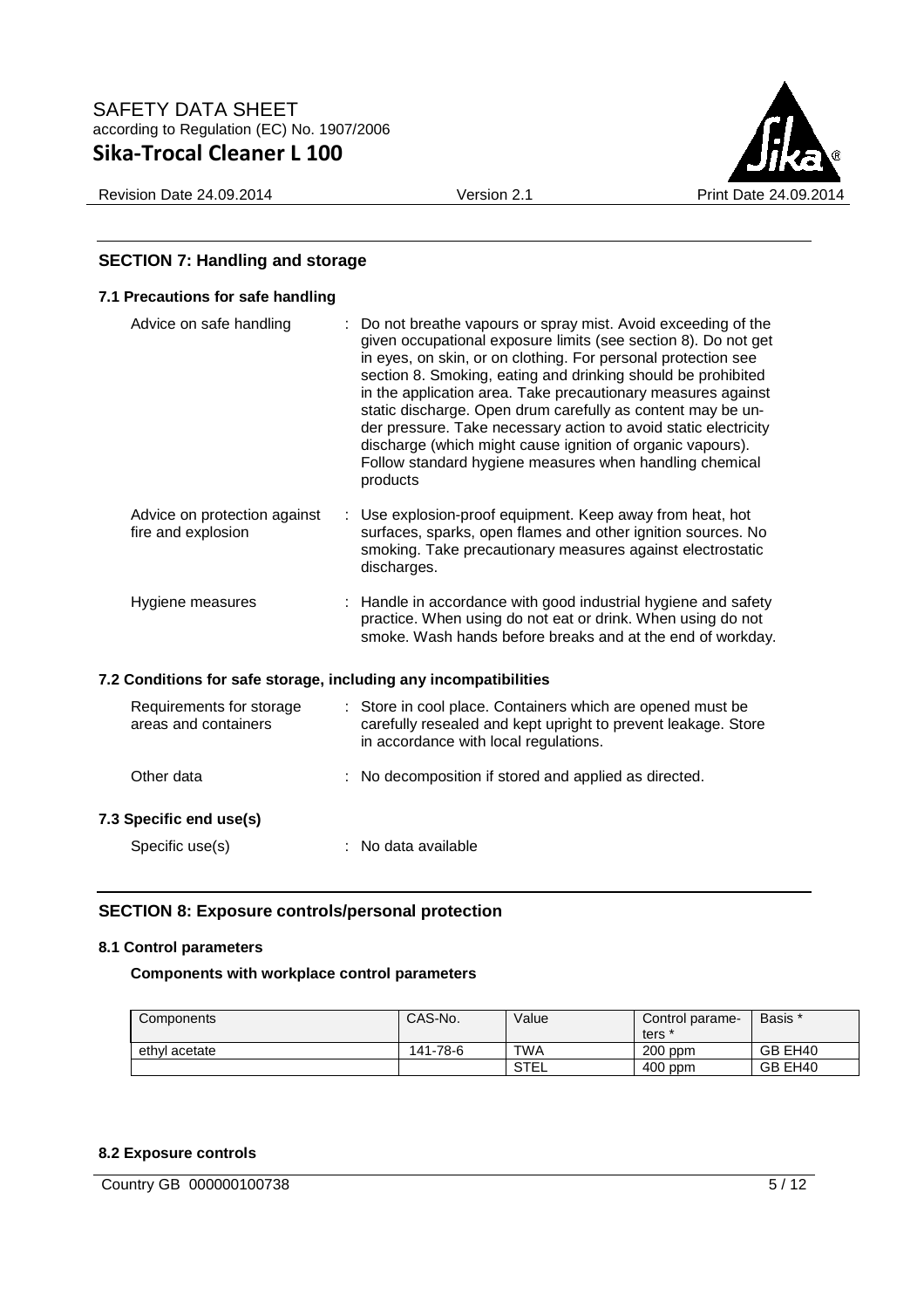

| Sika-Trocal Cleaner L IUU     |                                                                                                                                                                                                                                                                                                                                                                                                                                                                                                                                                                                                                                                                  | JIKa                  |
|-------------------------------|------------------------------------------------------------------------------------------------------------------------------------------------------------------------------------------------------------------------------------------------------------------------------------------------------------------------------------------------------------------------------------------------------------------------------------------------------------------------------------------------------------------------------------------------------------------------------------------------------------------------------------------------------------------|-----------------------|
| Revision Date 24.09.2014      | Version 2.1                                                                                                                                                                                                                                                                                                                                                                                                                                                                                                                                                                                                                                                      | Print Date 24.09.2014 |
| Personal protective equipment |                                                                                                                                                                                                                                                                                                                                                                                                                                                                                                                                                                                                                                                                  |                       |
| Eye protection                | : Safety glasses with side-shields<br>Eye wash bottle with pure water                                                                                                                                                                                                                                                                                                                                                                                                                                                                                                                                                                                            |                       |
| Hand protection               | : Chemical-resistant, impervious gloves complying with an ap-<br>proved standard must be worn at all times when handling<br>chemical products. Reference number EN 374. Follow manu-<br>facturer specifications.                                                                                                                                                                                                                                                                                                                                                                                                                                                 |                       |
|                               | Suitable for short time use or protection against splashes:<br>Butyl rubber/nitrile rubber gloves (0,4 mm),<br>Contaminated gloves should be removed.<br>Suitable for permanent exposure:<br>Viton gloves (0.4 mm),<br>breakthrough time >30 min.                                                                                                                                                                                                                                                                                                                                                                                                                |                       |
| Skin and body protection      | : Protective clothing (e.g. Safety shoes acc. to EN ISO 20345,<br>long-sleeved working clothing, long trousers). Rubber aprons<br>and protective boots are additionaly recommended for mixing<br>and stirring work.                                                                                                                                                                                                                                                                                                                                                                                                                                              |                       |
| Respiratory protection        | : Respirator selection must be based on known or anticipated<br>exposure levels, the hazards of the product and the safe work-<br>ing limits of the selected respirator.<br>organic vapor filter (Type A)<br>A1: < 1000 ppm; A2: < 5000 ppm; A3: < 10000 ppm<br>Ensure adequate ventilation. This can be achieved by local<br>exhaust extraction or by general ventilation. (EN 689 - Meth-<br>ods for determining inhalation exposure). This applies in par-<br>ticular to the mixing / stirring area. In case this is not sufficent<br>to keep the concentrations under the occupational exposure<br>limits then respiration protection measures must be used. |                       |

## **Environmental exposure controls**

| General advice | : Prevent product from entering drains.                       |
|----------------|---------------------------------------------------------------|
|                | If the product contaminates rivers and lakes or drains inform |
|                | respective authorities.                                       |

# **SECTION 9: Physical and chemical properties**

# **9.1 Information on basic physical and chemical properties**

| Appearance | $:$ liquid   |
|------------|--------------|
| Colour     | : colourless |

Country GB 000000100738 6/12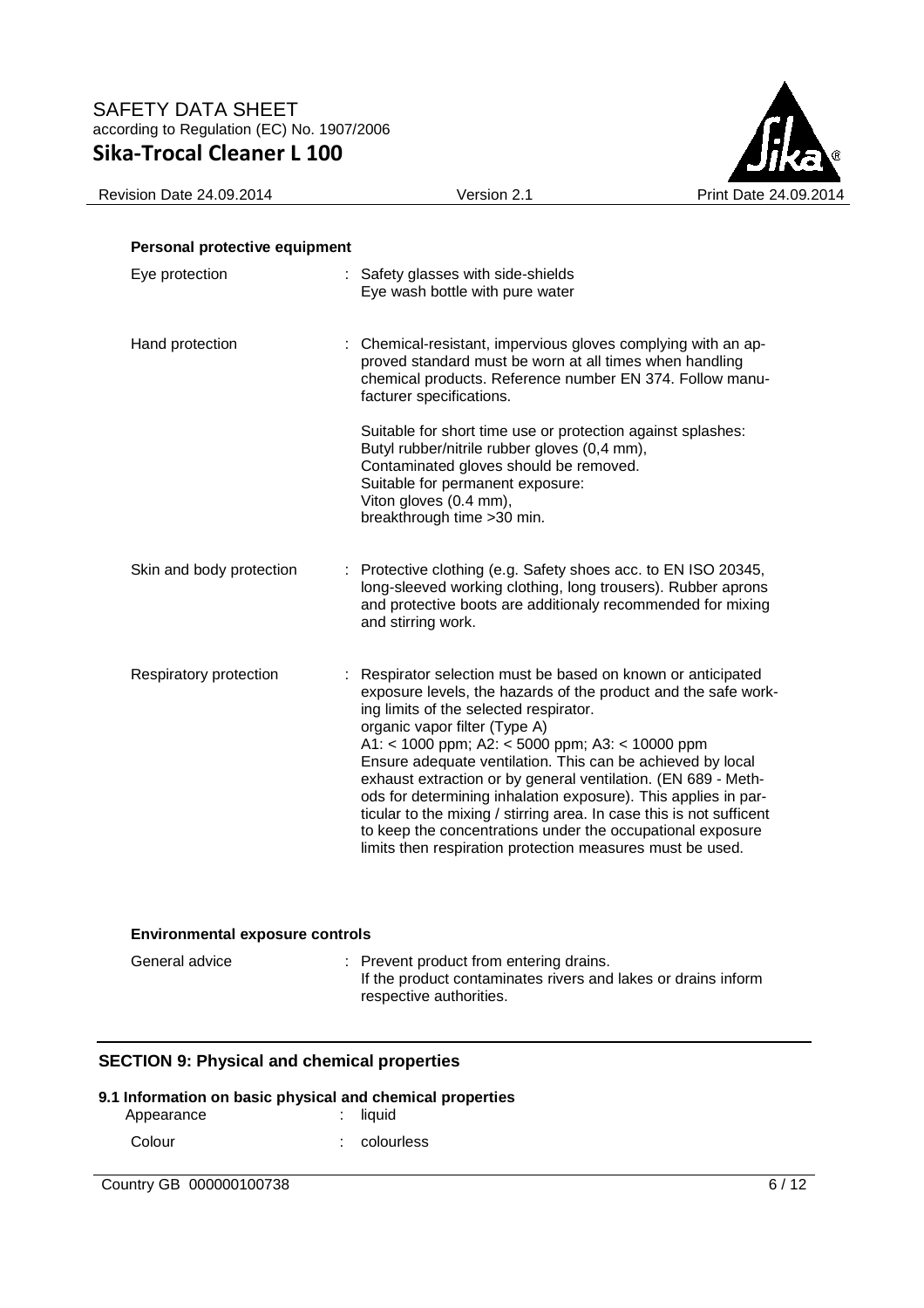

| Revision Date 24.09.2014                   | Version 2.1                           | Print Date 24.09.2014 |
|--------------------------------------------|---------------------------------------|-----------------------|
| Odour                                      | like fruit<br>÷                       |                       |
| Odour Threshold                            | No data available                     |                       |
| Flash point                                | $-4 °C$<br>÷                          |                       |
| Ignition temperature                       | No data available                     |                       |
| Lower explosion limit                      | $2\%$ (V)<br>÷                        |                       |
| Upper explosion limit                      | 11,5 %(V)                             |                       |
| Flammability (solid, gas)                  | No data available<br>÷                |                       |
| Oxidizing properties                       | No data available<br>÷                |                       |
| Auto-ignition temperature                  | No data available<br>÷                |                       |
| pH                                         | No data available                     |                       |
| Melting point/range / Freez-<br>ing point  | No data available<br>$\mathcal{L}$    |                       |
| Boiling point/boiling range                | ca. 77 °C<br>÷.                       |                       |
| Vapour pressure                            | ca.9,9915 hPa<br>at 20 $\degree$ C    |                       |
| Density                                    | ca.0,9 g/cm3<br>at 20 °C              |                       |
| Water solubility                           | Note: insoluble<br>÷                  |                       |
| Partition coefficient: n-<br>octanol/water | No data available                     |                       |
| Viscosity, dynamic                         | ÷<br>ca.44 mPa.s<br>at 20 $\degree$ C |                       |
| Viscosity, kinematic                       | $\therefore$ > 7 mm2/s<br>at 40 °C    |                       |
| Relative vapour density                    | No data available<br>÷                |                       |
| Evaporation rate                           | No data available<br>÷                |                       |
| 9.2 Other information                      |                                       |                       |

No data available

# **SECTION 10: Stability and reactivity**

### **10.1 Reactivity**

No dangerous reaction known under conditions of normal use.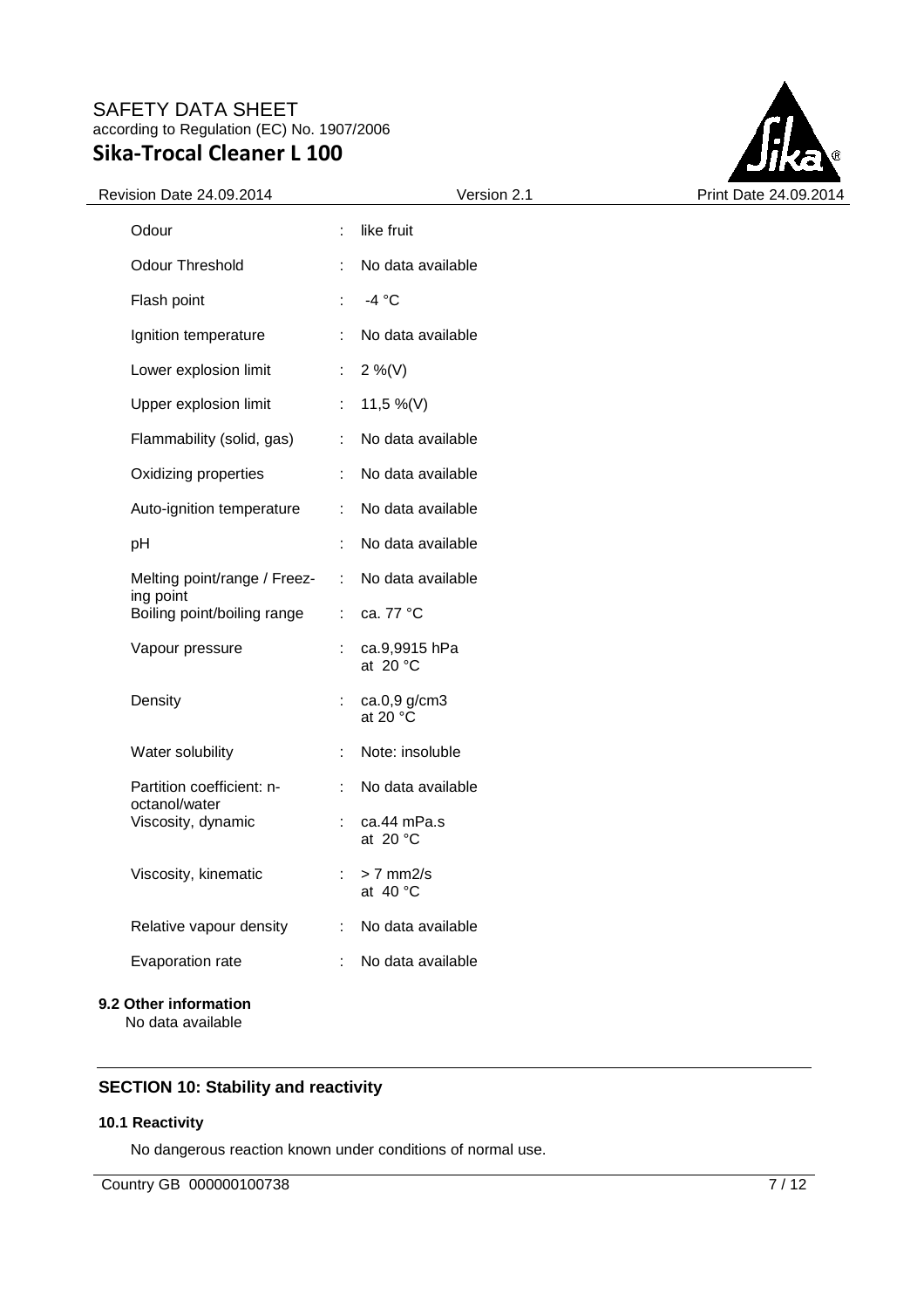

|                                              |                                                | E JI I VEL            |
|----------------------------------------------|------------------------------------------------|-----------------------|
| <b>Revision Date 24.09.2014</b>              | Version 2.1                                    | Print Date 24.09.2014 |
| <b>10.2 Chemical stability</b>               |                                                |                       |
| The product is chemically stable.            |                                                |                       |
| 10.3 Possibility of hazardous reactions      |                                                |                       |
| Hazardous reactions                          | : Stable under recommended storage conditions. |                       |
|                                              | Vapours may form explosive mixture with air.   |                       |
| 10.4 Conditions to avoid                     |                                                |                       |
| Conditions to avoid                          | : Heat, flames and sparks.                     |                       |
| 10.5 Incompatible materials                  |                                                |                       |
| Materials to avoid                           | : No data available                            |                       |
| 10.6 Hazardous decomposition products        |                                                |                       |
| <b>SECTION 11: Toxicological information</b> |                                                |                       |
| 11.1 Information on toxicological effects    |                                                |                       |
| <b>Acute toxicity</b>                        |                                                |                       |

| <b>Components:</b> |
|--------------------|
|                    |

| ethyl acetate :<br>Acute oral toxicity | : LD50 Oral rat: $>$ 5.000 mg/kg      |
|----------------------------------------|---------------------------------------|
| Acute dermal toxicity                  | : LD50 Dermal rabbit: $>$ 5.000 mg/kg |

### **Skin corrosion/irritation**

# **Product**

Repeated exposure may cause skin dryness or cracking.

## **Serious eye damage/eye irritation**

# **Product**

Causes serious eye irritation.

### **Respiratory or skin sensitisation**

## **Product**

No data available

## **Germ cell mutagenicity**

# **Product**

Mutagenicity : No data available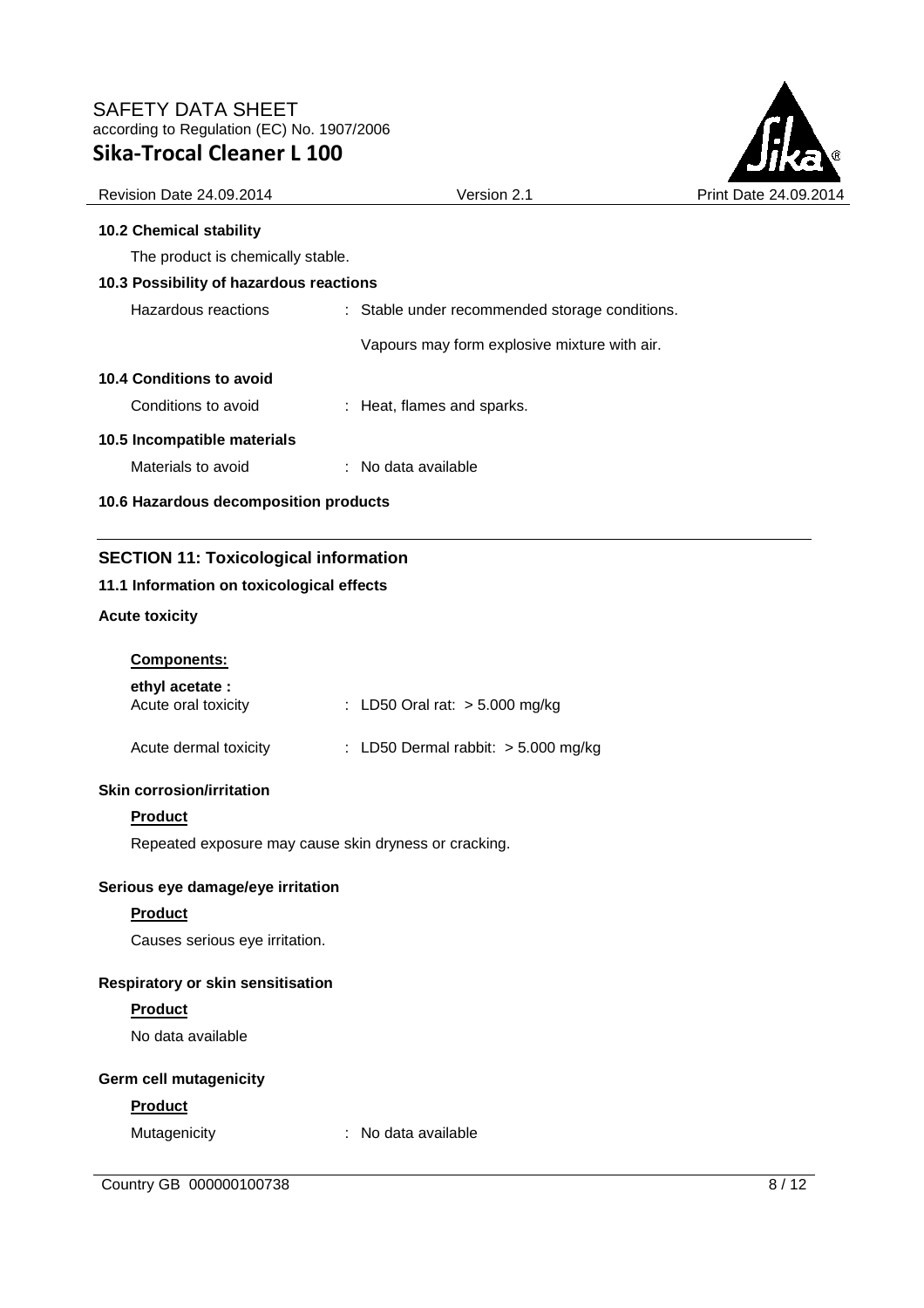

| Revision Date 24.09.2014                         | Version 2.1         | Print Date 24.09.2014 |
|--------------------------------------------------|---------------------|-----------------------|
| Carcinogenicity                                  |                     |                       |
| <b>Product</b>                                   |                     |                       |
| Carcinogenicity                                  | : No data available |                       |
| <b>Reproductive Toxicity/Fertility</b>           |                     |                       |
| Reproductive toxicity                            | : No data available |                       |
| No data available                                |                     |                       |
| Reproductive Toxicity/Development/Teratogenicity |                     |                       |
| Teratogenicity                                   | : No data available |                       |
| No data available                                |                     |                       |
| <b>STOT - single exposure</b>                    |                     |                       |
| No data available                                |                     |                       |
| <b>STOT - repeated exposure</b>                  |                     |                       |
| No data available                                |                     |                       |
| <b>Aspiration toxicity</b>                       |                     |                       |
| No data available                                |                     |                       |
|                                                  |                     |                       |

# **SECTION 12: Ecological information**

#### **12.1 Toxicity**

No data available

### **12.2 Persistence and degradability**

This product does not contain any tensides according to the definition in the EU Detergents Regulation (EU/648/2004))

## **12.3 Bioaccumulative potential**

No data available

#### **12.4 Mobility in soil**

No data available

#### **12.5 Results of PBT and vPvB assessment**

#### **Product:**

Assessment : This substance/mixture contains no components considered to be either persistent, bioaccumulative and toxic (PBT), or very persistent and very bioaccumulative (vPvB) at levels of 0.1% or higher.

## **12.6 Other adverse effects**

No data available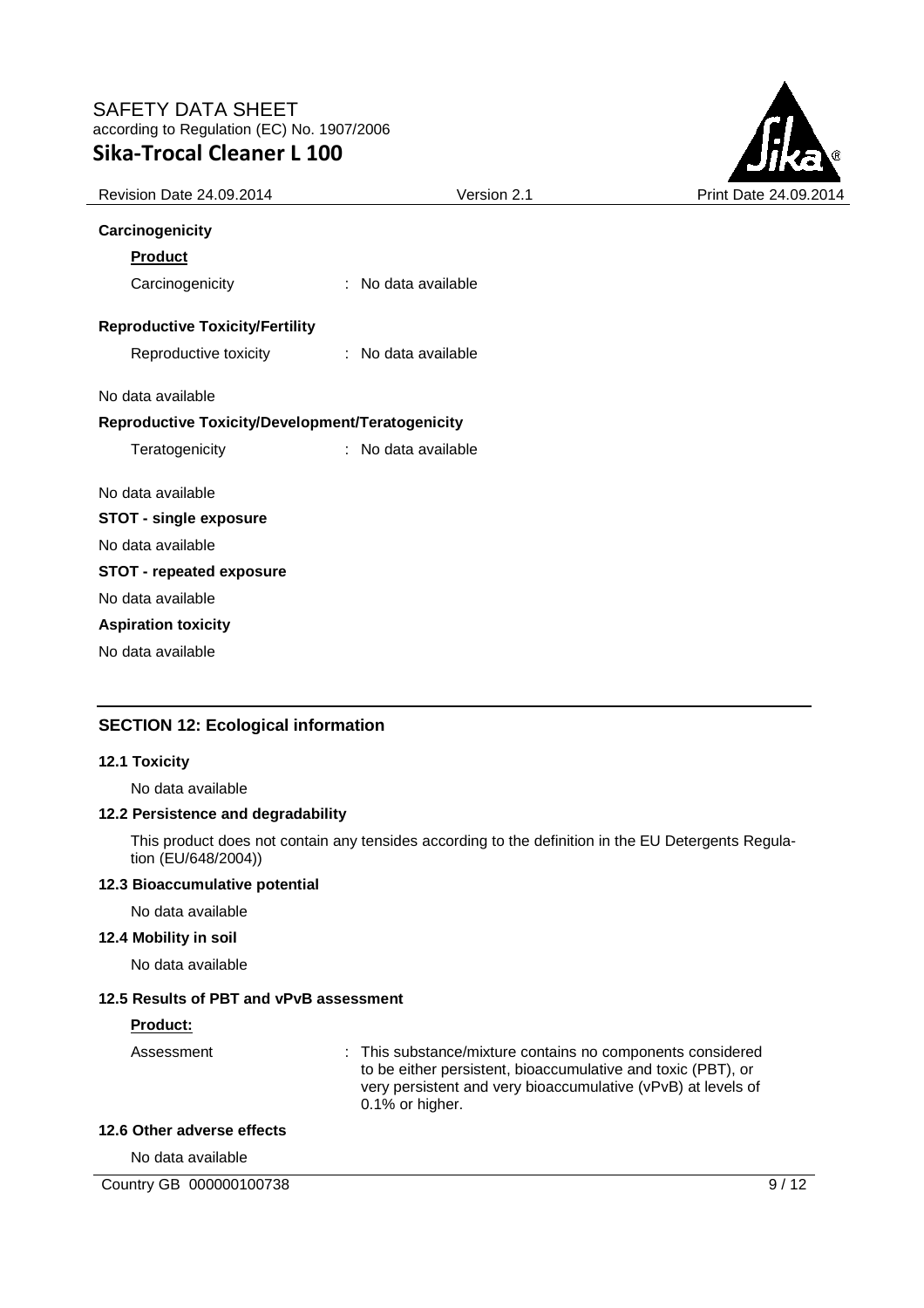Revision Date 24.09.2014 <br>
Version 2.1 Print Date 24.09.2014

# **SECTION 13: Disposal considerations**

### **13.1 Waste treatment methods**

| Product                  | : The generation of waste should be avoided or minimized<br>wherever possible.<br>Empty containers or liners may retain some product residues.<br>This material and its container must be disposed of in a safe<br>way.<br>Dispose of surplus and non-recyclable products via a licensed<br>waste disposal contractor.<br>Disposal of this product, solutions and any by-products should<br>at all times comply with the requirements of environmental<br>protection and waste disposal legislation and any regional<br>local authority requirements.<br>Avoid dispersal of spilled material and runoff and contact with<br>soil, waterways, drains and sewers. |
|--------------------------|-----------------------------------------------------------------------------------------------------------------------------------------------------------------------------------------------------------------------------------------------------------------------------------------------------------------------------------------------------------------------------------------------------------------------------------------------------------------------------------------------------------------------------------------------------------------------------------------------------------------------------------------------------------------|
| European Waste Catalogue | $: 140603*$ other solvents and solvent mixtures                                                                                                                                                                                                                                                                                                                                                                                                                                                                                                                                                                                                                 |
| Contaminated packaging   | : 15 01 10* packaging containing residues of or contaminated<br>by dangerous substances                                                                                                                                                                                                                                                                                                                                                                                                                                                                                                                                                                         |

# **SECTION 14: Transport information**

| <b>ADR</b><br>14.1 UN number<br>14.2 Description of the goods<br>14.3 Class<br>14.4 Packing group<br><b>Classification Code</b><br>Labels<br>Tunnel restriction code<br>14.5 Environmentally hazard-<br><b>OUS</b> | : 1173<br>: ETHYL ACETATE<br>: 3<br>: II<br>$\therefore$ F1<br>$\therefore$ 3<br>: $(D/E)$<br>: no |
|--------------------------------------------------------------------------------------------------------------------------------------------------------------------------------------------------------------------|----------------------------------------------------------------------------------------------------|
| IATA<br>14.1 UN number<br>14.2 Description of the goods<br>14.3 Class<br>14.4 Packing group<br>Labels<br>14.5 Environmentally hazard-<br>ous                                                                       | : 1173<br>: Ethyl acetate<br>: 3<br>: II<br>. 3<br>no                                              |
| <b>IMDG</b><br>14.1 UN number<br>14.2 Description of the goods<br>14.3 Class                                                                                                                                       | : 1173<br>$:$ ETHYL ACETATE<br>3<br>۰.                                                             |

Country GB 000000100738 10 / 12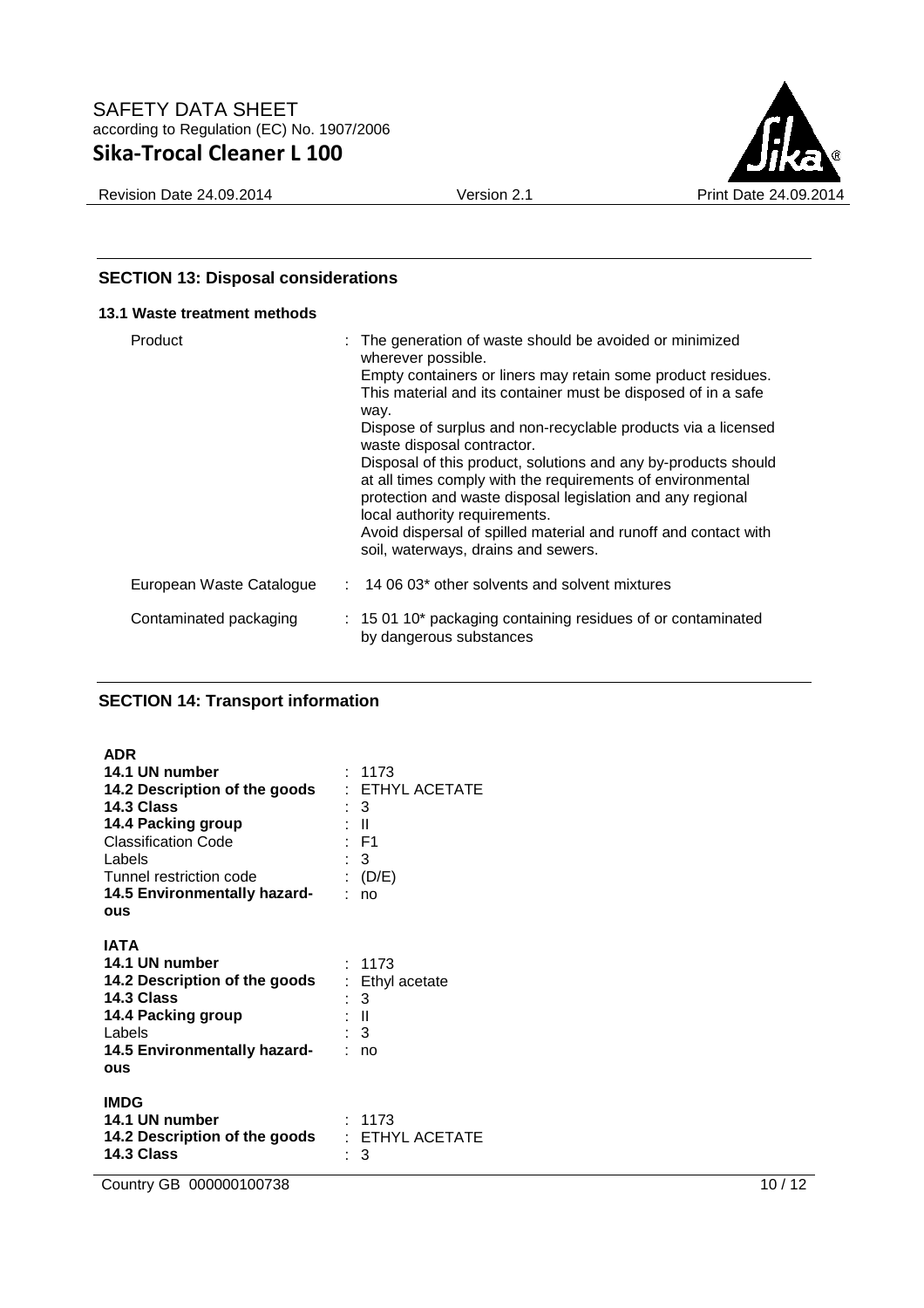

#### Revision Date 24.09.2014 Version 2.1 Print Date 24.09.2014

| 14.4 Packing group    | : II      |             |
|-----------------------|-----------|-------------|
| Labels                | $\cdot$ 3 |             |
| EmS Number 1          |           | $E - F - E$ |
| EmS Number 2          |           | ∴ S-D       |
| 14.5 Marine pollutant |           | no          |

**14.6 Special precautions for user**

No data available

**14.7 Transport in bulk according to Annex II of MARPOL 73/78 and the IBC Code** not applicable

# **SECTION 15: Regulatory information**

# **15.1 Safety, health and environmental regulations/legislation specific for the substance or mixture Labelling according to EC Directives (67/548/EEC)**

| Hazard pictograms |          |                     |                                                                                                        |
|-------------------|----------|---------------------|--------------------------------------------------------------------------------------------------------|
|                   |          |                     |                                                                                                        |
| Highly flammable  | Irritant |                     |                                                                                                        |
| R-phrase(s)       |          | : R11<br>R36<br>R66 | Highly flammable.<br>Irritating to eyes.<br>Repeated exposure may cause skin dry-<br>ness or cracking. |
|                   |          | R67                 | Vapours may cause drowsiness and dizzi-<br>ness.                                                       |
| S-phrase(s)       |          | : S16               | Keep away from sources of ignition - No<br>smoking.                                                    |
|                   |          | S <sub>26</sub>     | In case of contact with eyes, rinse immedi-<br>ately with plenty of water and seek medical<br>advice.  |
|                   |          | S <sub>33</sub>     | Take precautionary measures against stat-<br>ic discharges.                                            |

Hazardous components which must be listed on the label:<br>205 500 4 other other contains  $\sigma$ <sup>thyl acctore</sub></sup>

| $\bullet$ | 205-500- <del>4</del>                      | ethyl acetate |  |
|-----------|--------------------------------------------|---------------|--|
|           | <b>B. L. H. M. L. H. L. L. H. M. L. L.</b> |               |  |

| <b>Prohibition/Restriction</b><br>REACH - Restrictions on the manufacture, placing on<br>the market and use of certain dangerous substances,<br>preparations and articles (Annex XVII) | $:$ not applicable                                  |
|----------------------------------------------------------------------------------------------------------------------------------------------------------------------------------------|-----------------------------------------------------|
| REACH - Candidate List of Substances of Very High<br>Concern for Authorisation (Article 59).                                                                                           | : None of the components are listed<br>$(=>0.1\%).$ |
| REACH - List of substances subject to authorisation                                                                                                                                    | $:$ not applicable                                  |